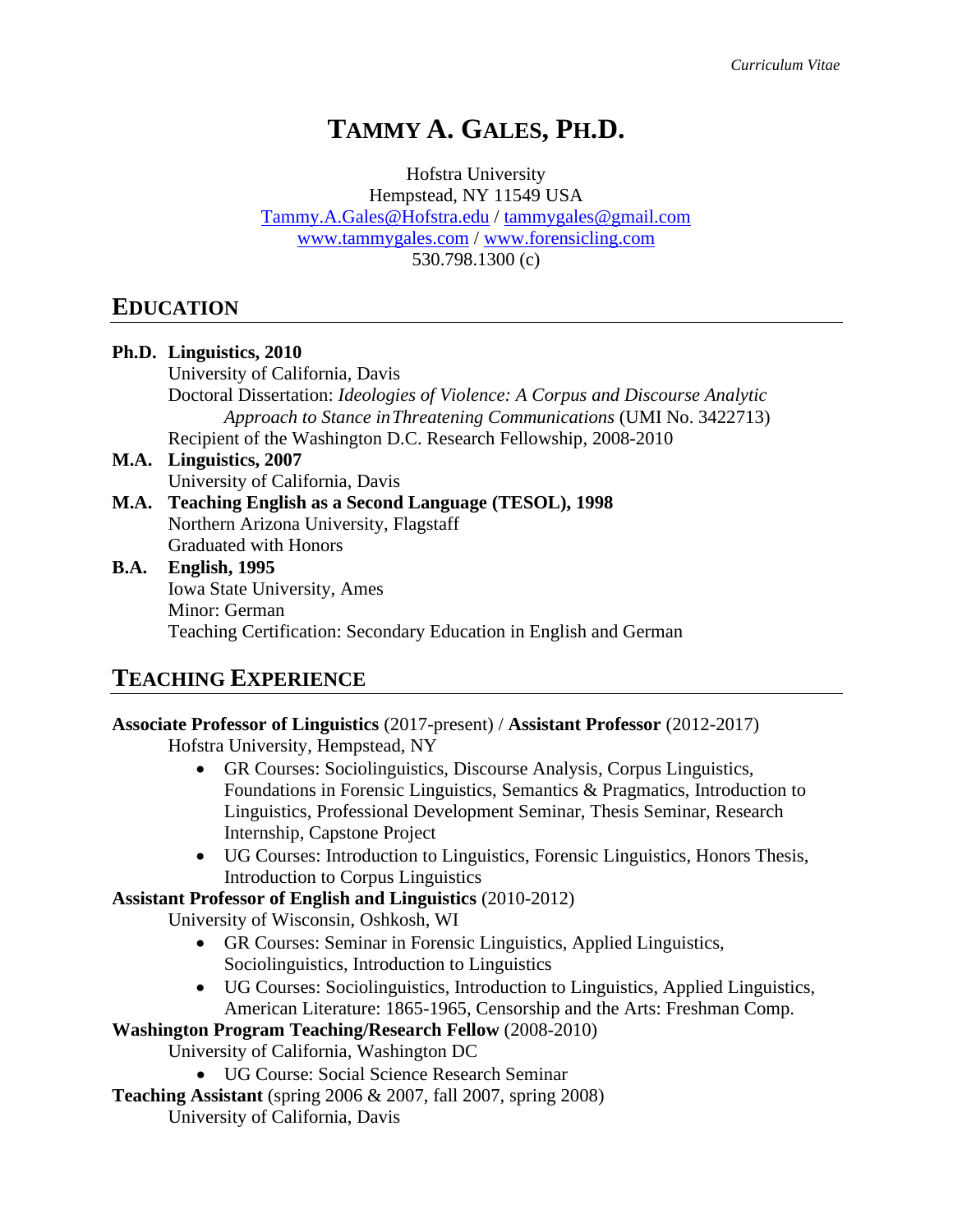• UG Courses: Introduction to Linguistics, Anthropological Linguistics, Survey of Religious Fundamentalism

### **Instructor/Lecturer**

University of California, Davis (fall 2005 & 2006, winter 2006 & 2007, summer 2007)

• UG Courses: Intermediate & Advanced English as a Second Language Composition, Introduction to Linguistics

Northern Arizona University, [Lukachukai](http://en.wikipedia.org/wiki/Lukachukai,_Arizona) & Rock Point: Navajo Nation (spring 2001)

• GR Course: English Language Literacy Skills Training for Navajo Teachers Northern Arizona University, Flagstaff (1997-1998, fall 2000)

• UG Courses: Program in Intensive English Core Skills, Reading Comprehension, and Intermediate Writing; Freshman Composition

Northern Arizona University/W. L. Gore & Associates, Flagstaff (2000)

• Adult Education Courses: English for Special Purposes, Business English

## **English & German as a Foreign Language Teacher** (1999-2000)

Frontisteria Hatzinikolaou, Kos, Greece

• Primary and Secondary Education Courses: English, German

## **Reserve/Student Teacher**

Public School District #271, Bloomington, Minnesota (1995-1996)

- Secondary Ed. Courses: English, German, Spanish, English as a Second Language MacArthur High School, Houston, Texas (spring 1995)
- Secondary Ed. Courses: Ninth Grade English, German levels 1-2

## **Language Mentor/Supervisor**

Northern Arizona University, Flagstaff (1996-1998)

- UG Mentoring: Intensive Writing and Conversation
- Iowa State University, Ames (1991-1993, 1993-1994)
	- UG Mentoring: Language Laboratory Supervisor and Tutor, English as a Second Language Mentor and Activity Group Leader

# **PUBLICATIONS**

## **WORKS IN-PROGRESS**

- Solan, Lawrence, Tiersma, Peter, and Gales, Tammy (in progress). *Speaking of Crime: The*  Language of Criminal Justice –  $2^{nd}$  *Edition*. The University of Chicago Press.
- Gales, Tammy and Finegan, Edward (in progress). Linguistic Approaches to Assessing Genericity in Trademark Disputes: Corpora, Dictionaries, and Surveys.
- Gales, Tammy and Solan, Lawrence (in progress). Historical Semantics and Statutory Interpretation: A corpus analysis of *McBoyle, Moskal, and Holy Trinity Church.* To be published in the Cambridge Elements in Forensic Linguistics series.
- Gales, Tammy (in progress). Stances of Contrition: A Corpus Analysis of Linguistic Disadvantage in American Indian Parole Board Hearings.
- Gales, Tammy and Glougie, Jennifer (in progress). Janet Ainsworth: A Biography. To be published in the Encyclopedia of Applied Linguistics, 2nd Edition.
- Gales, Tammy (in progress). Linguistic Analysis of Disputed Meaning: Threats, Revised. To be published in the Encyclopedia of Applied Linguistics,  $2<sup>nd</sup>$  Edition.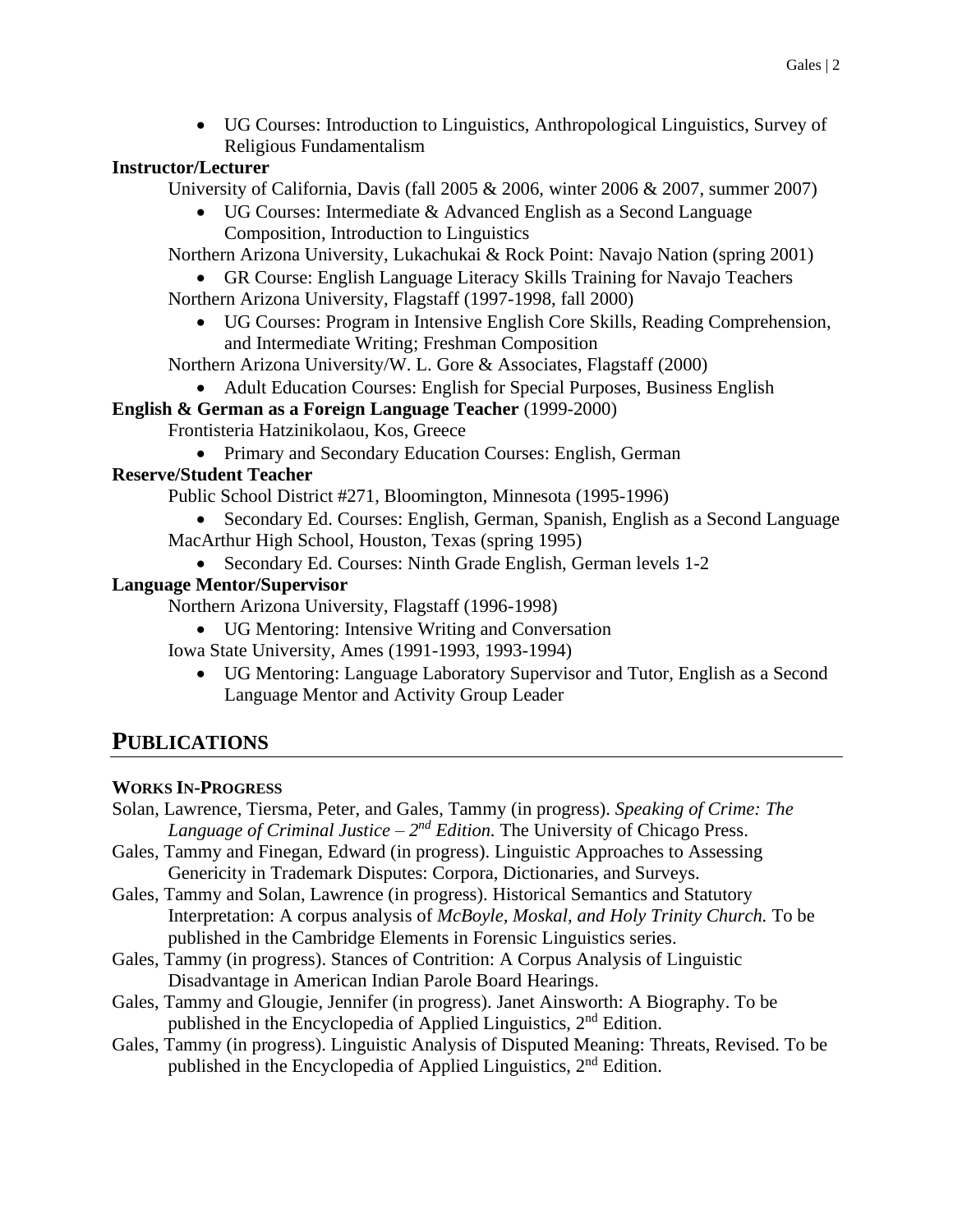#### **JOURNAL & LAW REVIEW ARTICLES**

- Rizzelli, Lucrezia; Kassin, Saul; and Gales, Tammy (2021). "The Language of Criminal Confessions: A Corpus Analysis of Confessions Presumed True vs. Proved False." *Wrongful Conviction Law Review*, special issue in conjunction with the Innocence Network.
- Gales, Tammy and Solan, Lawrence (2020). Revisiting a Classic Problem in Statutory Interpretation: Is a Minister a Laborer? *Georgia State University Law Review, Special Issue* 36, 491-534.
- Solan, Lawrence and Gales, Tammy (2017). Corpus Linguistics as a Tool in Legal Interpretation. *Brigham Young University Law Review* 6, 1311-1358.
- Gales, Tammy and Solan, Lawrence (2017). Witness Cross-Examinations in Non-Stranger Assault Crimes: An Appraisal Analysis. Special Issue on Women in the Legal System. *Language and Law / Linguagem e Direito* 4(2), 108-139.
- Solan, Lawrence and Gales, Tammy (2016). Finding Ordinary Meaning in Laws: The Judge, the Dictionary, or the Corpus? *International Journal of Legal Discourse* 1(2), 253-276.
- Gales, Tammy (2015). Threatening Stances: A corpus analysis of realized vs. non-realized threats. *Language and Law / Linguagem e Direito* 2(2), 1-25.
- Gales, Tammy (2015). The Stance of Stalking: A corpus-based analysis of grammatical markers of stance in threatening communications. *Corpora* 10(2), 171-200. Special Issue on Forensic Linguistics.
- Gales, Tammy (2011). Identifying Interpersonal Stance in Threatening Discourse: An Appraisal Analysis. *Discourse Studies* 13(1), 27-46.
- Gales, Tammy (2009). 'Diversity' as Represented in U.S. Immigration Law and Politics: A Corpus-based Approach. *Discourse & Society* 20(2), 223-240.

#### **BOOK CHAPTERS**

- Gales, Tammy (2021). *Prison has been a proper punishment*: Investigating Stance in Forensic and Legal Contexts. In M. Coulthard, A. May, and R. Sousa-Silva (eds.), *Routledge Handbook of Forensic Linguistics*, 2<sup>nd</sup> edition. New York: Routledge.
- Gales, Tammy (2020). Posicionamentos Ameaçadores: Análise de um Corpus de Ameaças Concretizadas e não Concretizadas (Threatening Stances: A Corpus Analysis of Realized and Non-realized Threats). Dayane C. de Almeida, Malcolm Coulthard, and Rui Sousa-Silva (Organizadores) *Perspectivas em linguística forense.* Campinas, SP: Unicamp / Publicações IEL 2020: 216-248.
- Gales, Tammy (2019). Threatening Contexts: An Examination of Threatening Language from Linguistic, Legal, and Law Enforcement Perspectives. In M. Evans, J. O'Driscoll, and L. Jeffries (eds.) *Routledge Handbook of Language in Conflict.* New York: Routledge, 472- 492.
- Gales, Tammy (2009). The Linguistic Barrier between Immigration and Citizenship in the U.S. In G. Extra, M. Spotti, and P. Van Avermaet (eds.) *Testing Regimes: Cross-National Perspectives on Language, Migration, & Citizenship*. Continuum, 191-210.

#### **ENCYCLOPEDIA ENTRIES & BIBLIOGRAPHIES**

- Gales, Tammy and Naumova, Lena (2015). Language and Law. In M. Aronoff (ed.) *Oxford Bibliographies.* Oxford University Press, http://www.oxfordbibliographies.com/.
- Gales, Tammy (2013). Linguistic Analysis of Disputed Meanings: Threats. In C. Chapelle (ed.) *The Encyclopedia of Applied Linguistics*. Wiley-Blackwell, http://onlinelibrary.wiley.com/book/10.1002/9781405198431.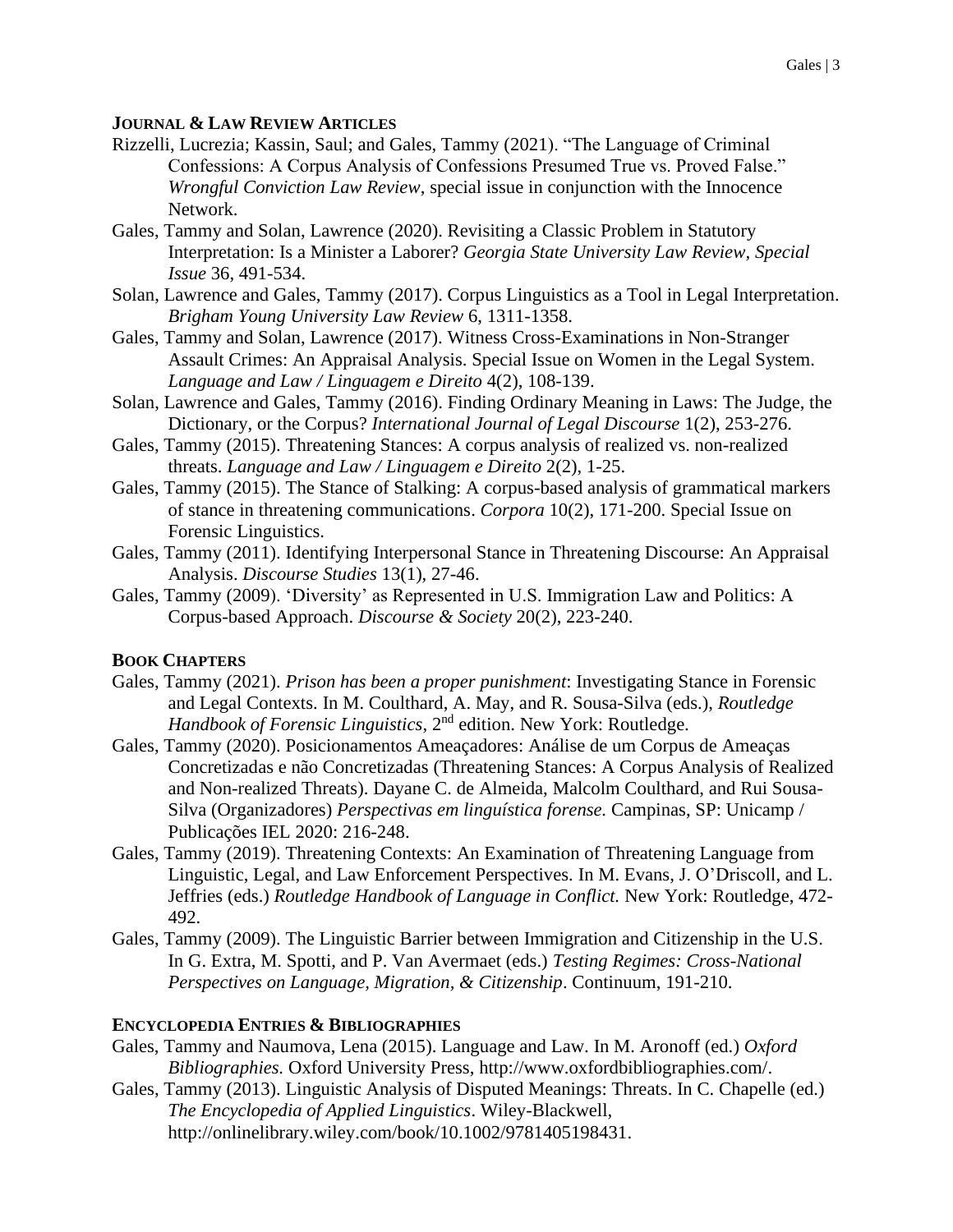#### **ABSTRACTS & BOOK REVIEWS**

- Gales, Tammy (2020). Book Review. Muschalik, J. (2018). *Threatening in English. A Mixed Method Approach.* John Benjamins. *English Language and Linguistics.* 1-7.
- Gales, Tammy (2017). Book Review. Oxburgh, G., Myklebust, T., Grant, T., and Milne, R. (eds.) (2016). *Communication in Investigative and Legal Contexts*. Wiley Blackwell. *Language and Law / Linguagem e Direito* 4(1), 196-204.
- Gales, Tammy (2012). Book Review. Goźdź-Roszkowski, S. (2011). *Patterns of Linguistic Variation in American Legal English: A Corpus-based Study*. Peter Lang. *International Journal of Law, Language and Discourse* 2(3), 91-101.
- Gales, Tammy (2012). Book Review. Kaunisto, M. (2007). *Variation and Change in the Lexicon: A corpus-based analysis of adjectives in English ending in –ic and –ical.* New York: Rodopi. *Corpora* 7(2), 215-218.
- Gales, Tammy (2012). Book Review. McGlone, M. S. and M. L. Knapp (eds.) (2010). *The Interplay of Truth and Deception*. Routledge. *Discourse and Communication* 6(3), 349- 351.
- Gales, Tammy (2010). Dissertation Abstract. *Ideologies of Violence: A Corpus and Discourse Analytic Approach to Stance in Threatening Communications*. University of California, Davis. *Speech, Language, and the Law* 17(2), 299-302.
- Gales, Tammy (2010). Book Note. Vann, R. E. (2009). *Materials for the Sociolinguistic Description and Corpus-Based Study of Spanish in Barcelona*. Lewiston, NY: Edwin Mellon Press. *Language in Society* 39(5), 704-705.
- Akçar, Michelle and Gales, Tammy (1998). Community Members as Classroom Resources: Connecting Arizona Classrooms and Communities. *AZ-TESOL NEWS* 19(2), 20-22.

#### **TRADE PUBLICATIONS**

- Biber (Gales), Tammy and Howell, Theresa (2004). *Southwest Slow Cooking.* Northland Publishing: Flagstaff, Arizona.
- Gales, Tammy (ed.) (2004). *The Ultimate Route 66 Cookbook*. Northland Publishing: Flagstaff, Arizona.

## **PRESENTATIONS**

#### **KEYNOTES/CONFERENCES/WORKSHOPS**

- Gales, Tammy (2021). "*I need a forensic linguist to help with my problem:* The missing link between experts and those who need them." Plenary presented virtually at the 15<sup>th</sup> Biennial Conference of the International Association of Forensic Linguists at Aston University, Birmingham, UK.
- Tompkinson, James; Gales, Tammy; and Watt, Dominic (2021). "Investigating Variation in Threatening Communication Registers: A Corpus Analysis of Written vs. Spoken Threats." Paper presented virtually at the  $15<sup>th</sup>$  Biennial Conference of the International Association of Forensic Linguists at Aston University, Birmingham, UK.
- Rizzelli, Lucrezia; Kassin, Saul; and Gales, Tammy (2021). "The Language of Criminal Confessions." Paper presented virtually at the Innocence Scholarship Forum, Innocence Network, New York.
- Gales, Tammy (2021). "No one knows they need a linguist, but everyone needs a linguist": The Past, Present, and Future of Law and Corpus Linguistics." Keynote presented virtually at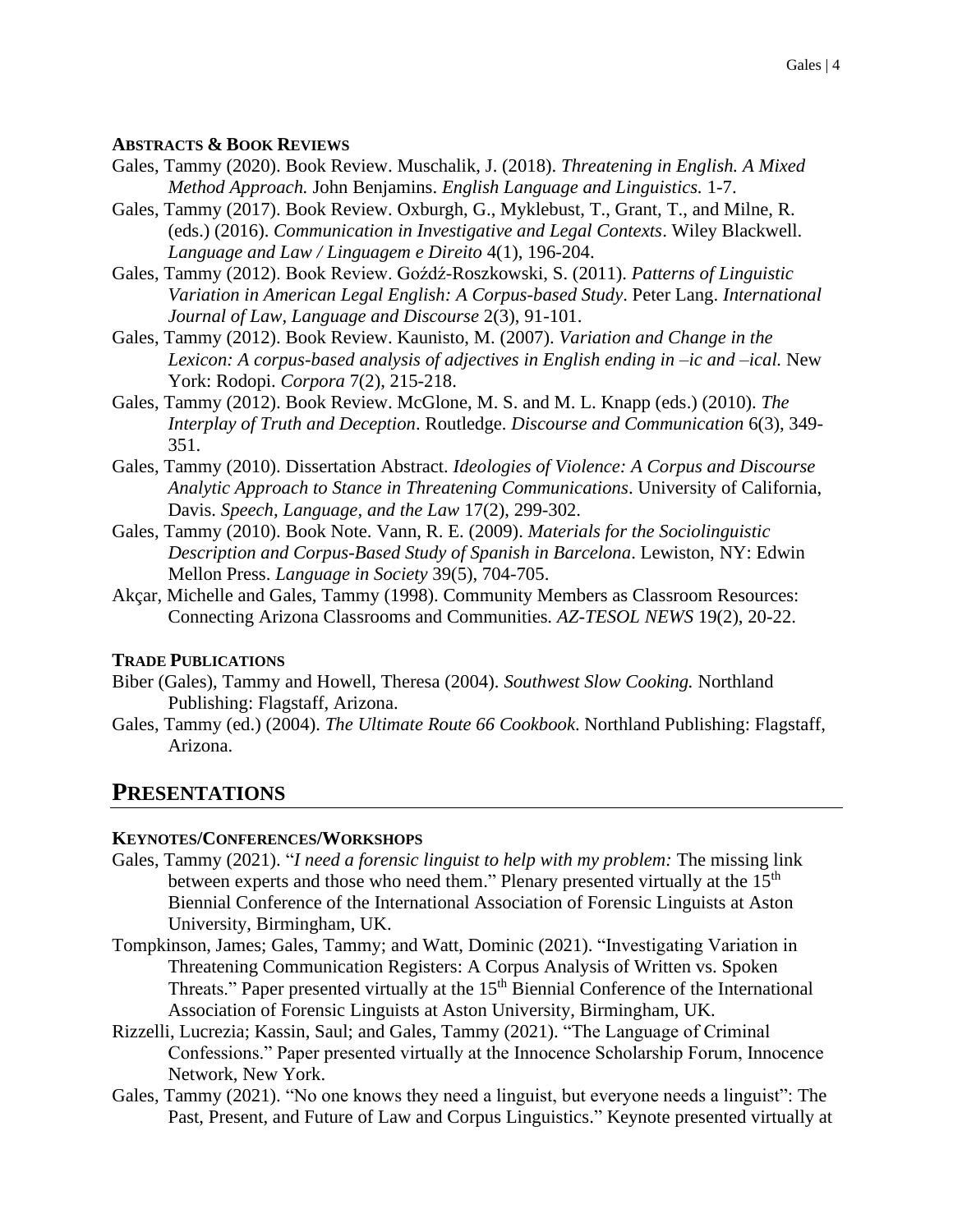the 6<sup>th</sup> annual Law and Corpus Linguistics Conference at Brigham Young University, Provo, UT.

- Gales, Tammy (2021). "Ideologies of Violence: A Corpus-based Analysis of Threatening Communications." Keynote presented virtually at the *Trusler, tavshed og tale* (Threats, Silence, and Speech) Symposium at University of Copenhagen, Denmark.
- Gales, Tammy and Finegan, Edward (2020). "Linguistic Approaches to Assessing Genericity in Trademark Disputes." Paper presented at the Law and Corpus Linguistics Conferences at Brigham Young University, Provo, UT.
- Gales, Tammy (2019). "Threatening Communications: An Examination of Threatening Language from Linguistic, Legal, and Law Enforcement Perspectives." Symposium on Illicit Genres, University of Copenhagen, Denmark.
- Gales, Tammy and Solan, Lawrence (2019). "Revisiting a Classic Problem in Statutory Interpretation: Is a Laborer a Minister?" Paper presented at Applying Corpus Linguistics to Legal Interpretation Workshop. Georgia State University Law School, Atlanta, GA.
- Gales, Tammy (2019). "Current Threat Assessment Practices and Research." Plenary at Forensic Linguistics: Interrogating Language Conference, Borough of Manhattan Community College, NY.
- Gales, Tammy and Solan, Lawrence (2019). "Historical Semantics and Statutory Interpretation." Paper presented in the panel: *Corpus Linguistics: The Search for Objective Interpretation* at Association of American Law Schools, New Orleans, LA.
- Gales, Tammy (2018). "The Uses and "Missed" Uses of Corpus Linguistics in Forensic Contexts. Plenary at the Arizona Corpus Linguistics Conference, Northern Arizona University, Flagstaff, AZ.
- Gales, Tammy (2018). "Apologies, Admissions, and Assessments: An Appraisal Analysis of Contrite Stances in American Indian Parole Board Hearings." Paper at the International Systemic Functional Linguistics Congress, Boston, MA.
- Gales, Tammy and Solan, Lawrence (2018). "Historical Semantics and Statutory Interpretation." Paper at the University of Chicago Conference on Historical Semantics, Chicago, IL.
- Solan, Lawrence and Gales, Tammy (2018). "Corpus Linguistics as a Tool in Legal Interpretation." Panel at the Law and Corpus Linguistics Symposium, Brigham Young University, Sundance, UT.
- Gales, Tammy (2017). "Stances of Contrition: An Appraisal Analysis of Apologies in American Indian Parole Board Hearings." Paper at the 13<sup>th</sup> Biennial Conference at the International Association of Forensic Linguists, Provo, Portugal.
- Solan, Lawrence and Gales, Tammy (2017). "Using Corpus Linguistics to Find the Ordinary Meaning of Legal Terms." Paper at the 13<sup>th</sup> Biennial Conference at the International Association of Forensic Linguists, Provo, Portugal.
- Solan, Lawrence and Gales, Tammy (2017). "Corpus Linguistics as a Tool in Legal Interpretation. Invited paper at the Law and Corpus Linguistics Law Symposium, Brigham Young University, Provo, UT.
- Gales, Tammy (2017). "The Language of Assault Trials: An Analysis of Witness Crossexaminations." Paper presented in the Panel: *Discourse Analysis of Criminal Justice* at the American Association for the Advancement of Science annual meeting, Boston, MA.
- Gales, Tammy (2016). "(De-)Constructing Victim Credibility and Consent in Cases of Sexual Assault: An Analysis of Evaluative Language within the U.S. Legal Process." Invited paper at the Nordic Forensic Linguistics Symposium, Copenhagen, Denmark.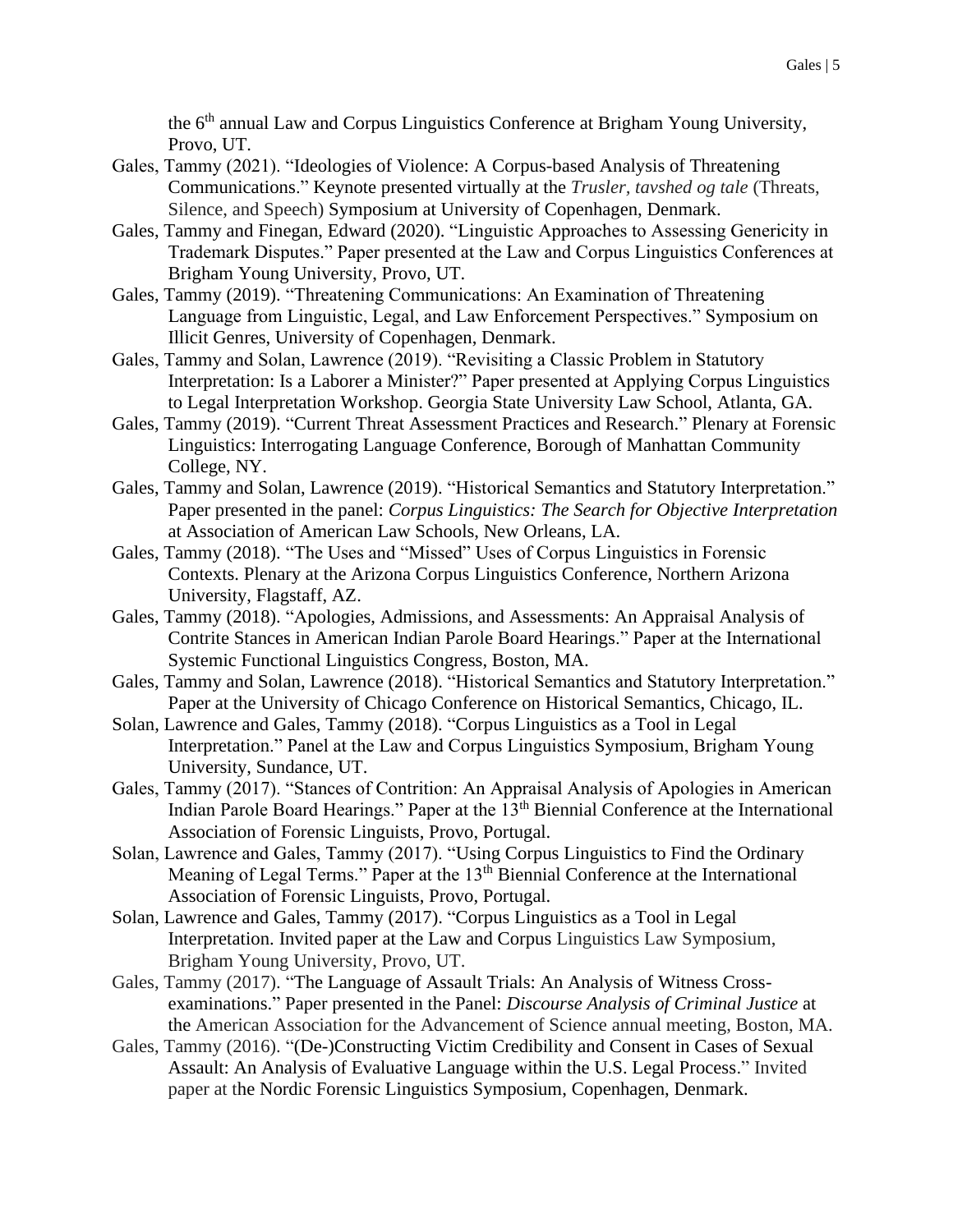- Gales, Tammy (2016). "Linguistic Profiling and Authorship Analysis in Threat Assessment." Invited paper at the Canadian Association of Threat Assessment Professionals (CATAP) Conference, Whistler, British Columbia.
- Gales, Tammy (2016). "Linguistic Manifestations of Power, Affect, and Engagement in the Language of American Indian Parole Board Hearings." Paper at the 8<sup>th</sup> West Coast Roundtable on Language and Law, Provo, Utah.
- Gales, Tammy (2015). "Revictimizing the Victim in Non-stranger Assault Crimes: An analysis of Power and Evaluative Language in Witness Cross-examinations." Paper at the 42<sup>nd</sup> International Systemic Functional Linguistics Congress (ISFC), Aachen, Germany.
- Gales, Tammy and Leonard, Robert (2015). "The Forensic Linguistics Capital Case Innocence Project: A joint enterprise of Hofstra University's Linguistics Program and Law School." Paper at the 60<sup>th</sup> Annual Conference of the International Linguistics Association, Teachers College, Columbia University, NY.
- Gales, Tammy (2014). "Patterns of Evaluative Language in Confessions." Paper at the 7th West Coast Roundtable on Language and Law, Missoula, Montana.
- Leonard, Robert and Gales, Tammy (2014). "Forensic Linguistics: the analysis of legal evidence that is language. Linguistique légale: l'analyse du langage comme prevue juridique." Invited plenary address at the 59th Annual Conference of the International Linguistics Association, Université Panthéon-Assas, Paris II, France.
- Gales, Tammy and Solan, Lawrence (2014). "Power, Affect, and Evaluation in Witness Crossexaminations of Non-stranger Assault Crimes." Paper at 2014 International Linguistics Association (ILA) Conference, Paris, France.
- Gales, Tammy and Solan, Lawrence (2014). "The Language of Sexual Assault Trials: A comparative discourse analysis of witness examinations in non-stranger assault crimes." Paper at 2014 Law and Society Association (LSA) Conference, Minneapolis, Minnesota.
- Gales, Tammy and Solan, Lawrence (2013). "Sexual Assault Trials: How are they Different?" Paper at the 6th West Coast Roundtable on Language and Law, California Appellate Project, San Francisco, California.
- Gales, Tammy (2011). "Variation in threats: A Corpus Analysis of Stance-controlled Complement Clauses." Paper at 2011 American Association for Corpus Linguistics (AACL) Conference, Georgia State University, Atlanta, Georgia.
- Gales, Tammy (2011). "The Stance of Stalking: A Corpus-based Analysis of Epistemic Stance in Threats." Paper at 2011 International Association of Forensic Linguists (IAFL) Biennial Conference on Forensic Linguistics/Language and the Law, Birmingham, UK.
- Leonard, Robert; Shuy, Roger; Wald, Benji; and Gales, Tammy (2011). "Linguistic Accommodation and Authorship Analysis: the Jarvis Masters case." Paper at 2011 International Association of Forensic Linguists (IAFL) Biennial Conference on Forensic Linguistics/Language and the Law, Birmingham, UK.
- Gales, Tammy and Chand, Vineeta (2010). "A Corpus-based Approach to Word Frequency and Syntactic Categories: Untangling their Relationship within Sound Change." Paper at 2010 Linguistic Society of America (LSA) Annual Meeting, Baltimore, Maryland.
- Gales, Tammy (2009). "'Get out before we get you!' A Corpus-based Analysis of Stance in Threatening Communications." Paper at American Association of Corpus Linguistics (AACL), University of Alberta, Edmonton, Alberta.
- Gales, Tammy and Fitzgerald, James (2009). "Advances in Threat Assessment Techniques: the Communicated Threat Assessment Reference Corpus." Paper at International Association of Forensic Linguists (IAFL) 6<sup>th</sup> Biennial Conference on Forensic Linguistics/Language and the Law, Amsterdam, the Netherlands.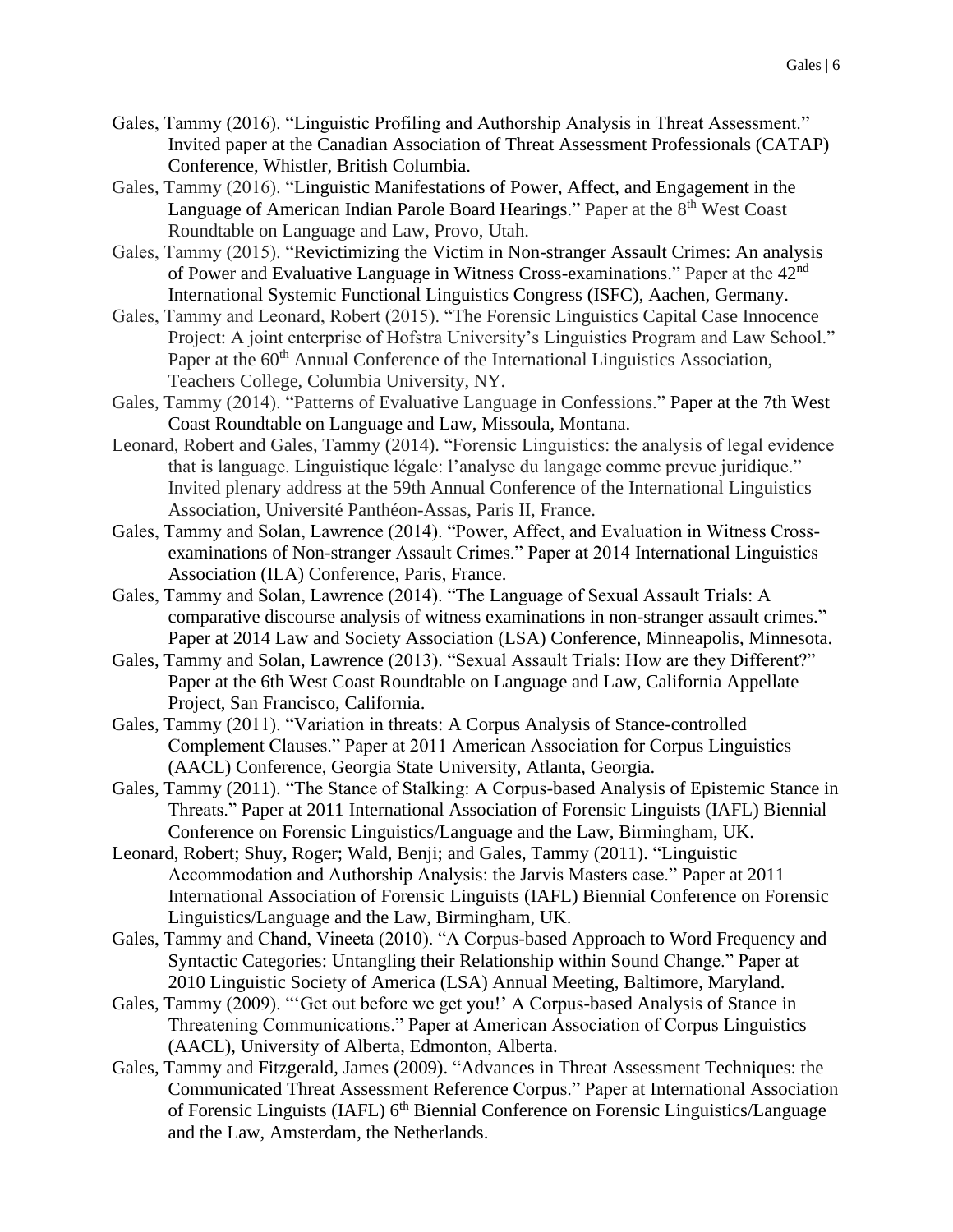- Gales, Tammy (2007). "Referent Tracking through the Fourth Person in Navajo Narratives: A Corpus-based Approach." Paper at Linguistic Association of the Southwest (LASSO), Denver, Colorado.
- Gales, Tammy (2007). "Diversity as Enacted in recent U.S. Immigration Law: An SFL Approach." Paper at American Association of Applied Linguistics 2007 (AAAL), Costa Mesa, California.
- Gales, Tammy (2007). "U.S. Immigration Laws for Latinos since 9/11: an SFL Analysis." Paper at XXI Conference on Spanish in the U.S. & 6th Conference on Spanish in Contact with Other Languages, George Mason, Arlington, Virginia.
- Paper presented for Vineeta Chand (2006). "'Us' and 'Them' in the Iraq War: A Soldier's Perspective." Paper at 33rd International Systemic Functional Linguistics Congress (ISFC), Catholic University of São Paulo, São Paulo, Brazil.
- Gales, Tammy (1998). "Developing Computer Literacy in the Classroom." Panelist at 32<sup>nd</sup> Teachers of English to Speakers of Other Languages Convention, Seattle, Washington.

#### **INVITED LECTURES/SEMINARS**

- Gales, Tammy (2021). Legal and Linguistic Approaches to Genericity: Perspectives and Protocols in Trademark Disputes (in conjunction with Edward Finegan). Invited seminar speaker for Forum on Language and the Law: Legal Interpretation, University of Utah.
- Gales, Tammy and Solan, Lawrence (2021). Holy Trinity Church Revisited: a diachronic corpus analysis of ministers, labor, and service. Invited speaker for Yale University Law School, CT.
- Gales, Tammy (2020). Ideologies of Violence: Threatening language ideologies vs. threatening language realities. Invited seminar speaker for the University of Porto, Portugal, annual linguistics speaker series.
- Gales, Tammy (2019). Threatening Language Ideologies: A Corpus Analysis of Real vs. Popular Culture Threats. Invited seminar speaker for the University of Manchester, UK, annual speaker series.
- Gales, Tammy (2019). Netflix and Change?: Forensic linguistics and false confessions in the age of "true crime". Invited Lecturer for the University of Manchester, UK, speaker series.
- Gales, Tammy (2018). Corpus Tools for Legal Interpretation Demonstration. Invited speaker for Brooklyn Law School, NY.
- Solan, Lawrence and Gales, Tammy (2018). Corpus Linguistics as a Tool in Legal Interpretation. Invited speaker for Yale University Law School, CT.
- Gales, Tammy (2018). Threatening Language: An Interactive Presentation. Invited speaker for University of Copenhagen, Denmark.
- Solan, Lawrence and Gales, Tammy (2018). Corpus Linguistics as a Tool in Legal Interpretation & Corpus Tools Demonstration. Invited speaker for St. John's Law School, Queens, NY.
- Gales, Tammy (2017). Forensic Linguistics. Invited speaker for PhD Seminar at John Jay University, New York, NY.
- Gales, Tammy (2017). "Put [the cash] in the green trash kan on the devil strip." Invited speaker for Pace University, New York, NY.
- Gales, Tammy (2017). Cross-examination Strategies in Sexual Assault Trials. Invited speaker at Brooklyn Law School, Brooklyn, NY.
- Gales, Tammy (2016). Forensic Linguistic Profiling: An Examination of Linguistic Evidence in Threat Cases." Invited speaker for Thinkolio, New York, NY.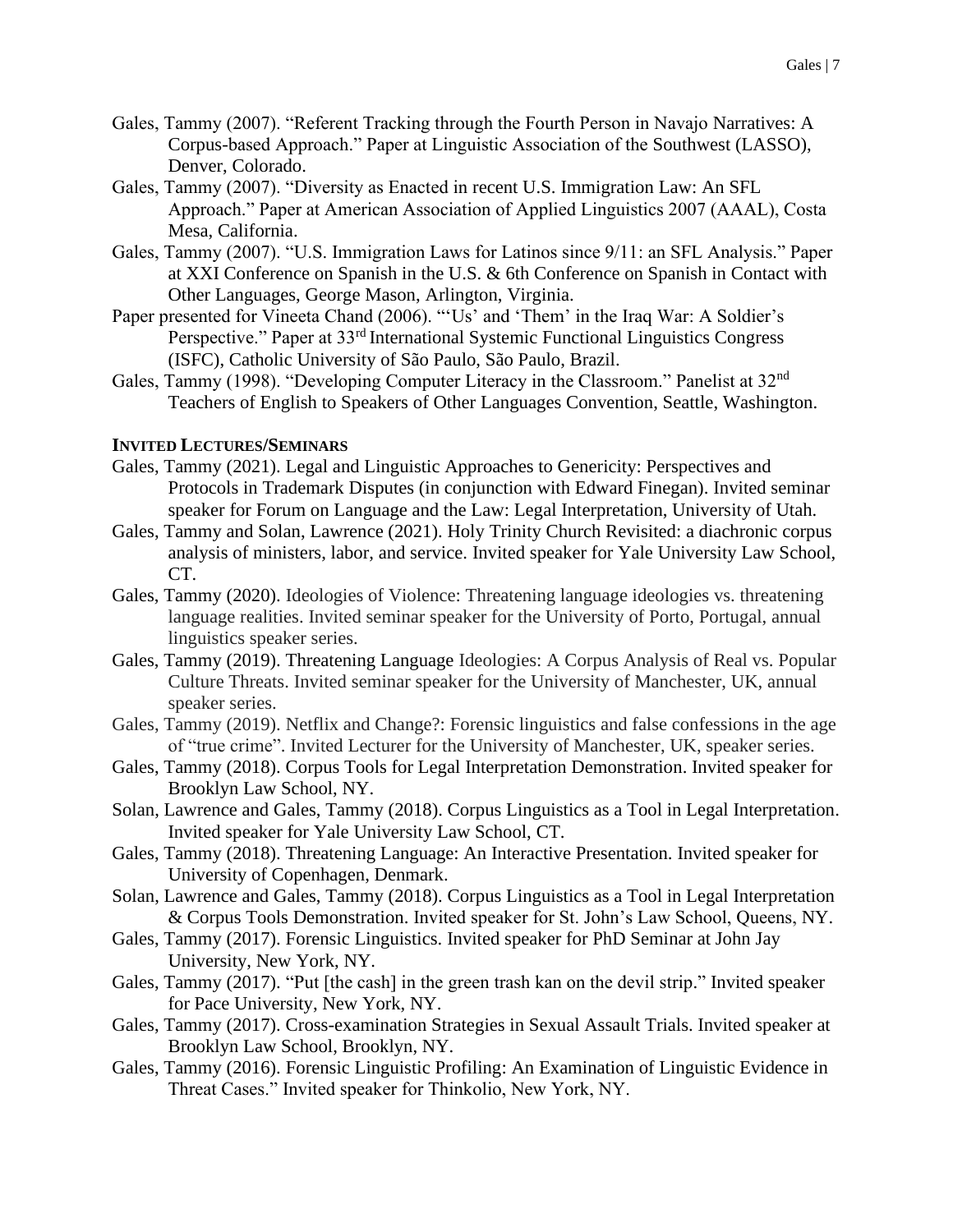- Gales, Tammy (2016). "Threatening Stances: The role of authorial stance in forensic linguistics." Invited speaker for undergraduate Forensic Linguistics course, Borough of Manhattan Community College.
- Gales, Tammy (2016). "Consent and Credibility in the Courtroom: An analysis of Power and Evaluative Language in Witness Cross-examinations." Invited speaker for undergraduate Language and Law course, Yale University.
- Gales, Tammy (2016). "The Use of Corpus-based Methods in Forensic Linguistics: Recent Research and Applications." Invited speaker for International Linguistics Association's (ILA) Monthly Lecture Series.
- Gales, Tammy (2015). "Threatening Stances: A corpus analysis of the forms and functions of grammatical markers of authorial stance." Invited speaker for the Applied Linguistics Professional Speaker Series, Aston University, Birmingham, UK.
- Gales, Tammy (2015). "Forensic Linguistics: Research and Applications." Invited speaker for the Linguistics Club Speaker Series, Brooklyn College (CUNY).
- Gales, Tammy (2014). "Forensic Linguistics: Recent Methods and Applications." Guest Lecturer for graduate course in Forensic Linguistics, Georgetown University, Washington D.C.
- Gales, Tammy (2013). "The Language of Sexual Assault Trials: A comparative discourse analysis of witness examinations in non-stranger assault crimes." Guest Lecturer for undergraduate course in Language and Law, Princeton University, Princeton, N.J.
- Gales, Tammy (2012). "Interpersonal Stancetaking in Threatening Discourse: A Corpus and Discourse Analytic Approach." Invited speaker for the Department of Linguistics, Georgetown University's Professional Colloquium Speaker Series.
- Gales, Tammy (2012). "Recent Research and Applications of Corpora in Forensic Linguistics." Guest Lecturer for graduate course in Forensic Linguistics, Georgetown University, Washington D.C.
- Gales, Tammy (2011). "The Development and Research of Threatening Language Corpora in Forensic Linguistics." Invited speaker at Hofstra University, Hempstead, NY.
- Gales, Tammy (2011). "Discourse Analysis and Linguistic Field Methods." Invited lecturer for undergraduate/graduate Anthropological Field Methods course at University of Wisconsin, Oshkosh.
- Gales, Tammy (2010). "Interpersonal Stancetaking in Threats: From ideological construction to corpus and discourse analytic findings." Invited speaker for Linguistic Graduate Group, University of California, Davis' Professional Colloquium Speaker Series.
- Gales, Tammy (2010). "Threat Level High: A Corpus and Discourse Analytic Approach to Stance in Threatening Communications." Invited speaker for University of Wisconsin, Oshkosh's Professional Speaker Series.
- Gales, Tammy (2010). "A Descriptive Approach to Grammar Teaching: Integrating Corpus and Discourse Analysis into the Language Teaching Classroom." Invited Lecturer for undergraduate Modern Grammars course at University of Wisconsin, Oshkosh.
- Gales, Tammy (2007). "Christianity and Violence: A History of Legal Linguistic Intolerance." Invited Lecturer for undergraduate-level Survey of Religious Fundamentalism course at University of California, Davis.
- Gales, Tammy (2003). "How to Get Published (Trade Books)." Invited Panelist at Southwest Writers' Conference, Flagstaff, Arizona.
- Gales, Tammy (2001). "Professional Career Options in Linguistics and TESOL." Invited Panelist at Professional Development Seminar, Co-hosted by Northern Arizona University and Coconino Community College, Flagstaff, Arizona.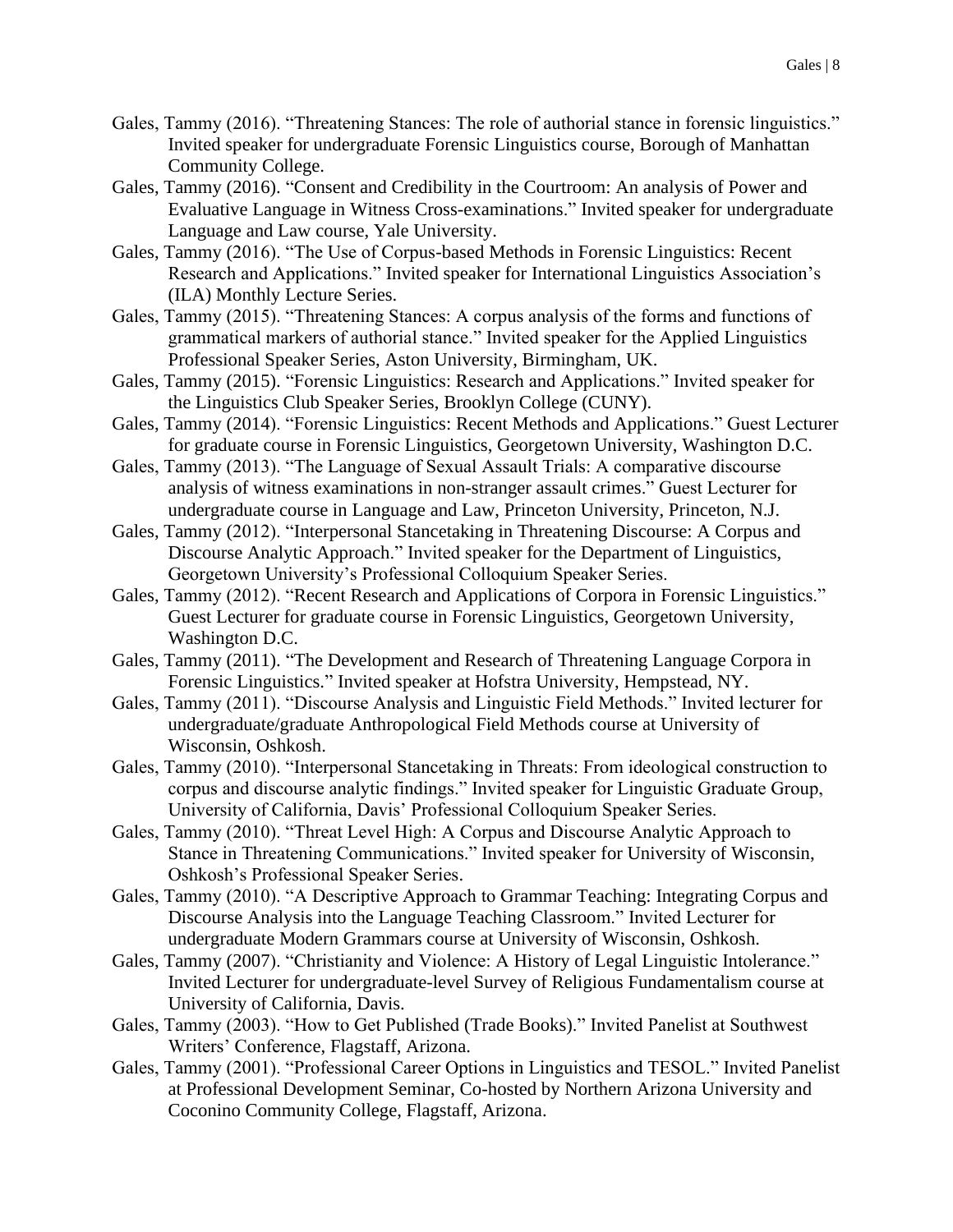Gales, Tammy (1997). "American Psychological Association (APA): An Instructional Workshop." Invited Speaker at Professional Development Seminar, Northern Arizona University, Flagstaff.

### **LAW ENFORCEMENT TRAINING SEMINARS**

- Gales, Tammy (2020). "Forensic Linguistics: An Examination of Linguistic Evidence in Threat Cases." Afternoon (virtual) workshop for the Statement Analysis Group of the FBI.
- Leonard, Robert and Gales, Tammy (2016). "Forensic Linguistics: Language Analysis for Threat Assessors and Investigators." Three-day workshop hosted by the Behavioral Sciences Unit: Calgary Police Service, Calgary, Alberta, Canada.
- Leonard, Robert and Gales, Tammy (2012). "Forensic Linguistics." Three-day workshop hosted by the Ontario Provincial Police, Threat Assessment, and Criminal Profiling Unit, Orillia, Ontario, Canada.
- Gales, Tammy (2009). "Forensic Linguistics." Intensive Session as part of the two-week Violent Crime Behavior I training session, hosted by the Academy Group, Inc., Manassas, VA.

## **RESEARCH EXPERIENCE**

#### **Director of Research** (2012-present)

Institute for Forensic Linguistics, Threat Assessment, and Strategic Analysis; Hofstra University, Hempstead, NY

• Perform and supervise ongoing research on current topics relevant to forensic linguistics, including analyses of criminal activities committed through language (e.g., bribery, extortion, and perjury); analyses of the meaning of trademarks; analyses of courtroom language; and analyses and evaluations of confessions

#### **Washington Program Research Fellow: Dissertation Fieldwork** (2008-2010)

The Academy Group, Inc., Manassas, VA

• Created a threatening communications corpus of over 152,000 words and developed a text encoding, cataloging, and assessment software application. Worked with James Fitzgerald, former FBI Supervisory Special Agent; project funded by U.C. Washington Program Graduate Fellowship

#### **Research Assistant: Sociolinguistic Transcription and Coding** (2008)

University of California, Davis: Linguistics

- Phonetically coded /w/ and /v/ in Indian English for Dr. Vineeta Chand. Project funded by the National Science Foundation and Wenner-Gren Foundation
- **Research Assistant: J.P. Harrington Project—Athabaskan Languages of CA & OR** (2007) University of California, Davis: Native American Studies
	- Documented and transcribed 800 pages of J.P. Harrington's original 1920-1940 notes for an anthropological database of American Indian Languages. Worked with Dr. Martha Macri; project funded by the National Science Foundation

## **Research Assistant: Navajo Corpus Project** (2006)

University of California, Davis

• Created a 50,000-word Navajo/English corpus; worked with Dr. Raúl Aranovich

## **Project Coordinator: American Spoken Corpus** (2004-2005)

Cambridge North American Corpus Project, Cambridge, England

• Coordinated the collection of approximately one million words of American English from four sites across the U.S.; worked with Dr. Randi Reppen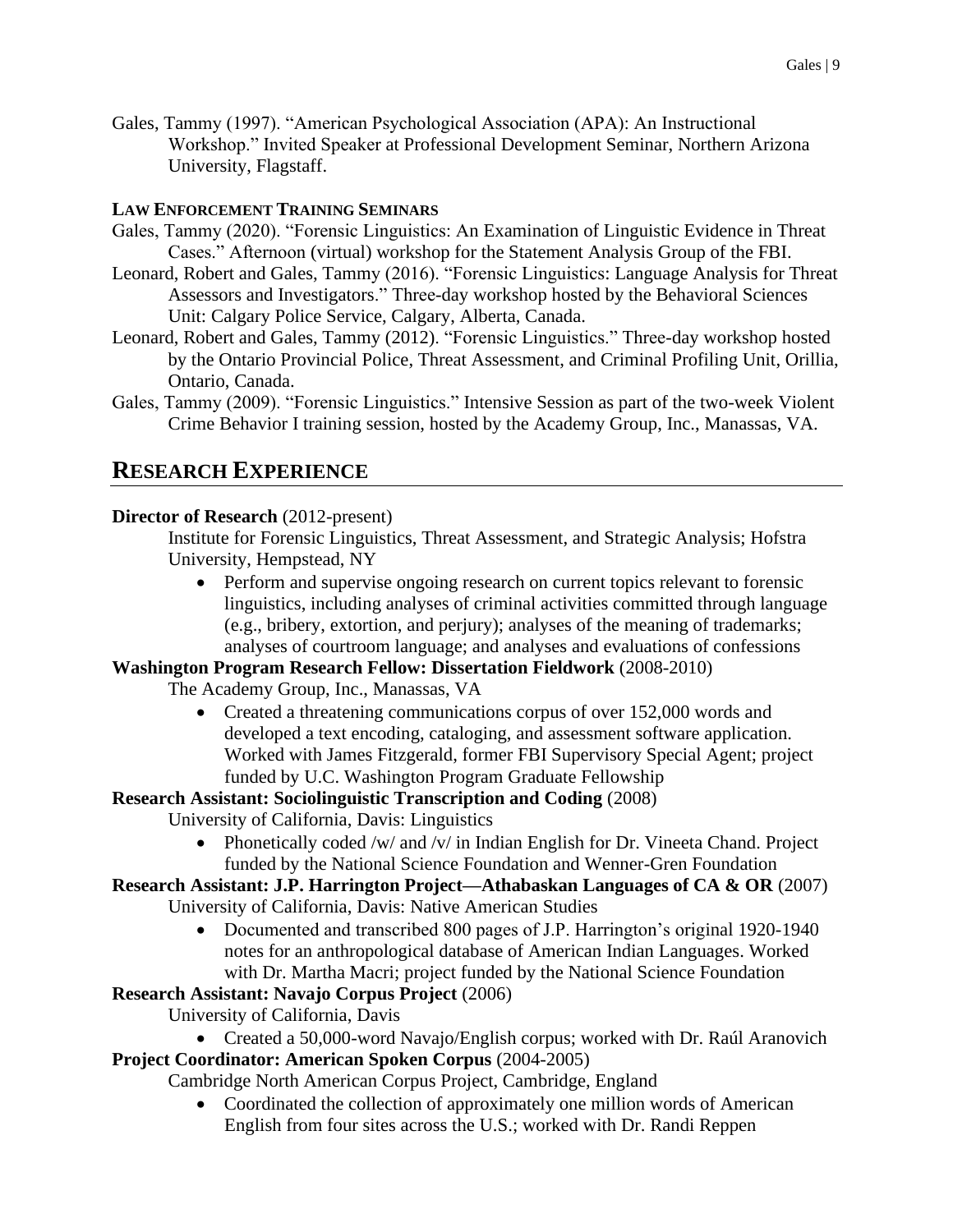# **LEXICOGRAPHY & EDITING EXPERIENCE**

### **Managing Editor** (2001-2005)

Northland Publishing, Flagstaff, Arizona

• Selected Books: *The Four Corners: Timeless Lands of the Southwest, Napa Valley & Sonoma: Heart of the California Wine Country, Sedona: Treasure of the Southwest, Route 66: Spirit of the Mother Road, Flagstaff: Past & Present, The New Southwest Home, Outdoor Style, The Desert Home, Southwest Lite, Seasonal Southwest Cooking*

#### **Corpus-based Lexicographer and Editor** (2000-2002)

Bloomsbury Publishing, London, England

• Dictionary: *Macmillan English Dictionary: For Advanced Learners of American English* (2002)

## **Corpus-based Lexicographer** (1998-1999)

Addison Wesley Longman, Harlow, England

• Dictionaries: *Longman Advanced American Dictionary* (2000), *Longman Business English Dictionary* (2000), *Longman American Idioms Dictionary* (1999)

## **FORENSIC LINGUISTICS EXPERIENCE**

### **Consulting Forensic Linguist**

Independent Consultant (2016-present)

• Assessing genericity and performing analyses of sight, sound, and meaning in trademark cases; examining confessions in dispute; investigating potential plagiarism

The Academy Group, Inc., Manassas, VA (2008-2010)

## **Senior Analyst & Researcher**

Robert Leonard Associates, NY (2009-present)

• Assessing genericity in trademark disputes; analyzing criminal activities committed through language (e.g., bribery, extortion, and perjury); analyzing the meaning of contracts; examining plagiarism; and evaluating confessions

## **PROFESSIONAL SERVICE**

- **Co-Editor:** Cambridge Elements Series in Forensic Linguistics (2020-present)
- **Editorial Board Member:** *Applied Corpus Linguistics* (2020-present)*, Language and Law / Linguagem e Direito* (2018-present)
- **Professional Organization Executive Committee Member:** Secretary, International Association of Forensic Linguists (2019-2021); Publicity Officer, International Association of Forensic Linguists (2017-2019); Executive Board Member and Co-chair of the Lecture Series committee, International Linguistics Association (2015-2017); Communications Committee Member, Publishers Association of the West (2001-2007)
- **Professional Organization Consulting Group Member:** Law and Corpus Linguistics, BYU (2018-present)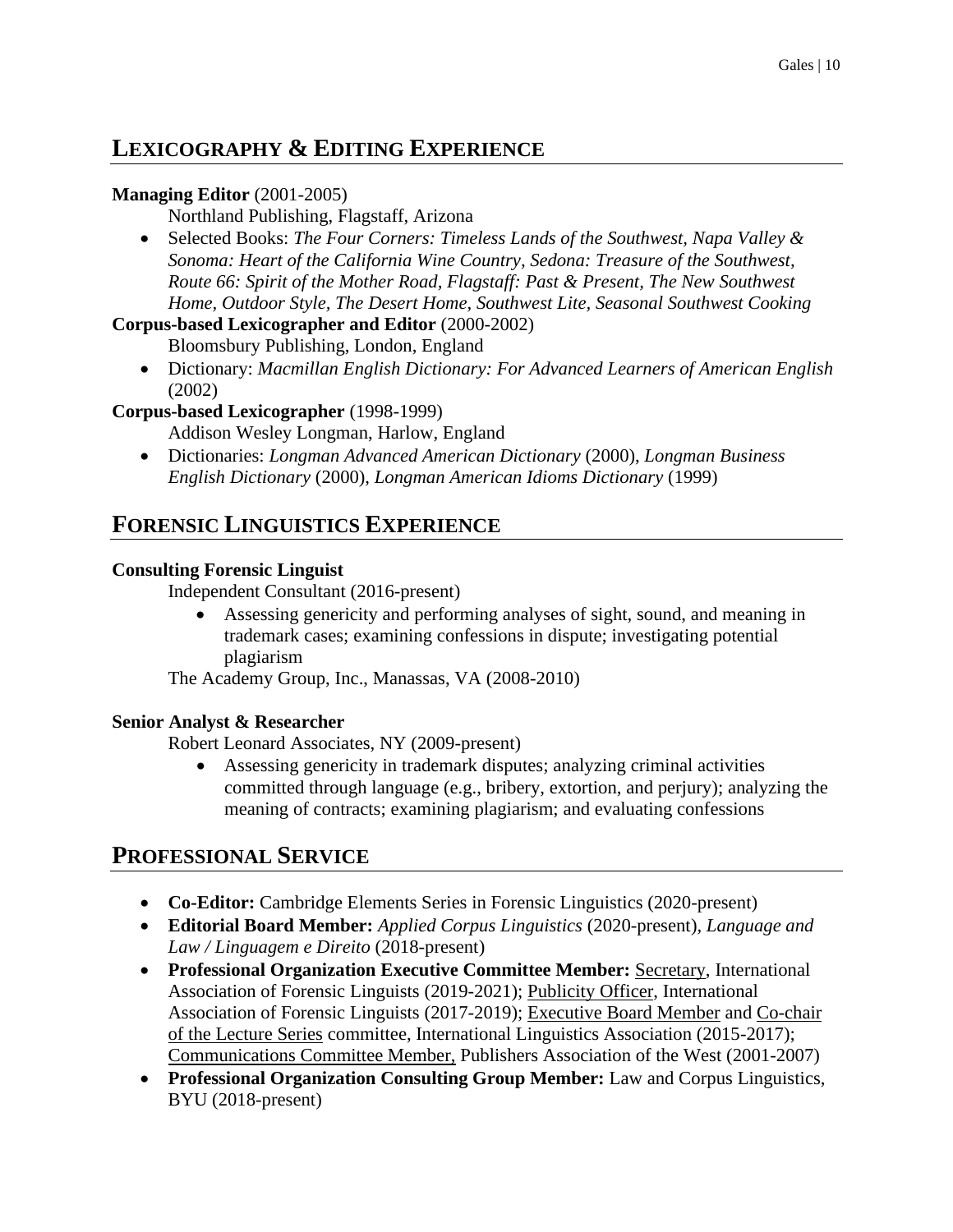- **Academic Reviewer:** Cambridge University Press (2021), *Stanford Law Review* (2020), *Journal of Pragmatics* (2020), *Harvard Law Review* (2019), *Journal of Sociolinguistics* (2019), *International Journal of Speech, Language and Law* (2019), *Routledge Studies in Forensic Linguistics* (2019), *Journal of Language Aggression and Conflict* (2019), *Pragmatics and Society* (2018), *Critical Inquiry in Language Studies* (2016), *Language and Law / Linguagem e Direito* (2016, 2018), *International Journal of Speech, Language, and Law* (2016, 2019), *International Journal of Corpus Linguistics* (2015), *Journal of Multicultural Discourses* (2009), Routledge (2008)
- **Grant Reviewer:** Austrian National Science Counsel (2019), National Science Foundation (2017)
- **Conference Program Committee/Scientific Review Committee/Session Chair**: BYU Conference of Law and Corpus Linguistics (2020-2021), International Association of Forensic Linguists (2017, 2019, 2021), "Critical Discourse Analysis," 42<sup>nd</sup> International Systemic Functional Linguistics Congress. Aachen, Germany (2015); "Law Enforcement Issues," International Association of Forensic Linguists. University of Washington, Seattle (2007)
- **Hofstra HCLAS Committee Service:** Graduate Committee Member/Chair (2017- 2020/2017-2018); Executive Committee Member (2017-2018); Curriculum and Standards Committee Member (spring 2016)
- **Hofstra CLLL Department Service:** Adviser of Linguistics Programs: BA and minor (Linguistics), Dual-degree BA/MA (LING:FL), MA (LING:FL), (2013-present); Dual MA (LING:FL) and Joint PhD (LING:FL/Applied LING) with Aston University (2013- 2018); Joint JD-MALFL (2018-present); Assessment Committee Member/Chair (2012- 2013/2013-present); Department Personnel Committee (2017-present); External Thesis Advisor (2011-2012)
- **Workshop/Panel Organizer:** "Disadvantage in American Indian Parole Board Hearings" for the ACLU (2017), Forensic Phonetics Workshop, Hofstra University (2017), "The Language of Cross-examinations in Cases of Sexual Assault" for the NYPD (2016), Graduate Student Forensic Linguistics Panel at the Annual Conference of the International Linguistics Association (2014, 2015), Graduate Student Forensic Linguistics Conference: Hofstra University Mini-Conference **"**Using Discourse Analysis in Forensic and Legal Contexts," New York (2013, 2016, 2017, 2018, 2019)
- **Academic Editor:** *The Asian English for Specific Purposes Journal* (2012-2018); Noriko Iwasaki, Professor of Linguistics, School of Oriental and African Studies, University of London (2006-2011); Linguistics Department Newsletter, UC Davis (2005-2006); Copyeditor: Publishers Association of the West (2001-2007)
- **UW Oshkosh Service:** Faculty Development Grant Reviewer (2011-2012); Faculty Research & Teaching Panelist (2011-2012); M.A. Committee Member (2010-2012) Faculty Reviewer: *Oshkosh Scholar*, Undergraduate Research Journal (2011); Workshop & Research Study Participant: Engaging Diversity through Dialogue in our Gateway Courses (2011); Scholarship Committee Member: Nevin James Scholarship (2011)
- **UC Davis Service:** Analytical Writing Placement Exam Grader—ESL Specialist**:** University of California System (2006-2008); Linguistics Department Colloquium Organizer (2007-2008); Linguistics Graduate Professional Seminar Facilitator (Spring 2006, Fall 2007); Linguistics Graduate Group Student Representative (2005-2006)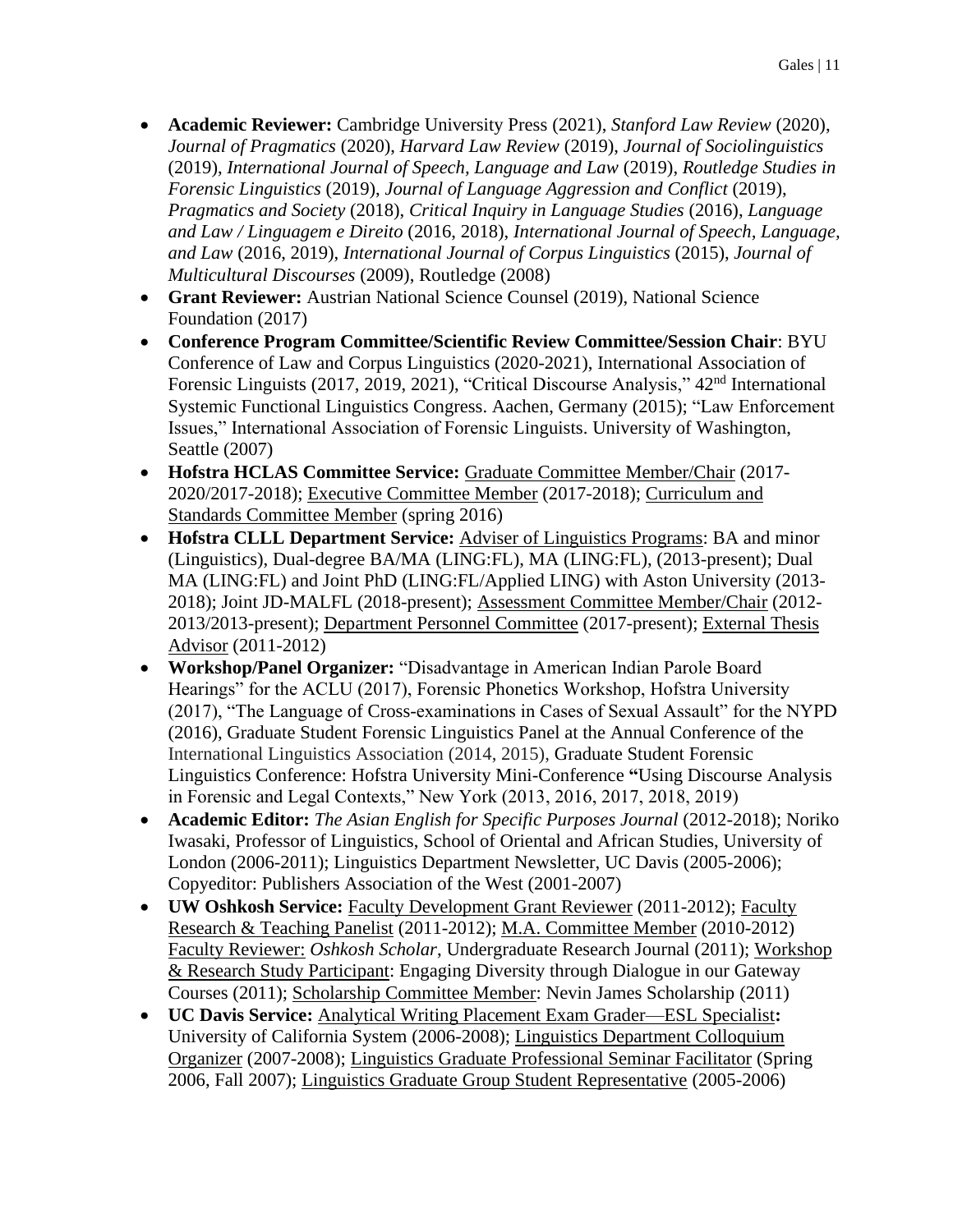# **DISSERTATION COMMITTEE SERVICE**

- Holly J. Anderson, Aston University (evaluation committee: 2020-2021)
	- o *Deception Detection in Earnings Conference Calls*
- Marie Bojsen-Møller, University of Copenhagen (evaluation committee: 2020-2021) o *Investigating illicit genres through corpus analysis*
- Tyler True, Northern Arizona University (2018-present) o *Police-citizen interactions*
- Alexandria Marsters, Georgetown University (2015-2019)
	- o *Towards Defining and Assessing Hate Speech through Linguistic Analysis*
- Marlon Hurt, Aston University (planning committee: 2015-2017)
	- o *Fantasy vs. Planning in the Communication of Violent Imagery*
- Belen Lowrey, American University (2014-2017)
	- o *The Language of Procedural Justice: A Linguistic Analysis of Routine Traffic Stop Interactions*
- Antonio Rico Sulayes, Georgetown University (2011-2012)
	- o *Quantitative Authorship Attribution of Users of Mexican Drug Dealing Related Online Forums*

# **FUNDING & AWARDS**

- **Presidential Research Award.** Hofstra University (2019-2020, 2020-2021)
- **Teacher of the Year Award.** Hofstra University (2017-2018)
- **Honors College Research Assistant Grant.** Hofstra University (2017)
- **Faculty Research and Development Grant.** Hofstra University (2014-2021)
- **Forensic Linguistics in Denmark and the U.S.: Grant Participant.** Styrelsen for Forskning og Innovation (Danish Agency for Science, Technology, and Innovation) (2015-2017)
- **Washington Program Teaching/Research Fellowship.** University of California (2008- 2009, 2009-2010)
- **Graduate Studies International Travel Grant.** University of California, Davis (2009)
- **Dean's Graduate Studies Research Grant.** University of California, Davis (2008)
- **Linguistics Department Fellowship.** University of California, Davis (Winter, 2008)
- **Steven G. Lapointe Award.** Linguistics Department, UC Davis (2008)
- **Research Cluster on Language and Social Contexts Travel Grant.** Spanish Department, University of California, Davis (2007)
- **Graduate Studies Non-Resident Grant.** University of California, Davis (2005-2006)
- **Graduate Studies Scholarship.** Northern Arizona University (1996-1997, 1997-1998)

# **PROFESSIONAL AFFILIATIONS**

- International Association of Forensic Linguists (IAFL) / for Forensic and Legal Linguistics (IAFLL)
- International Language and Law Association (ILLA)
- Dictionary Society of North America (DSNA)